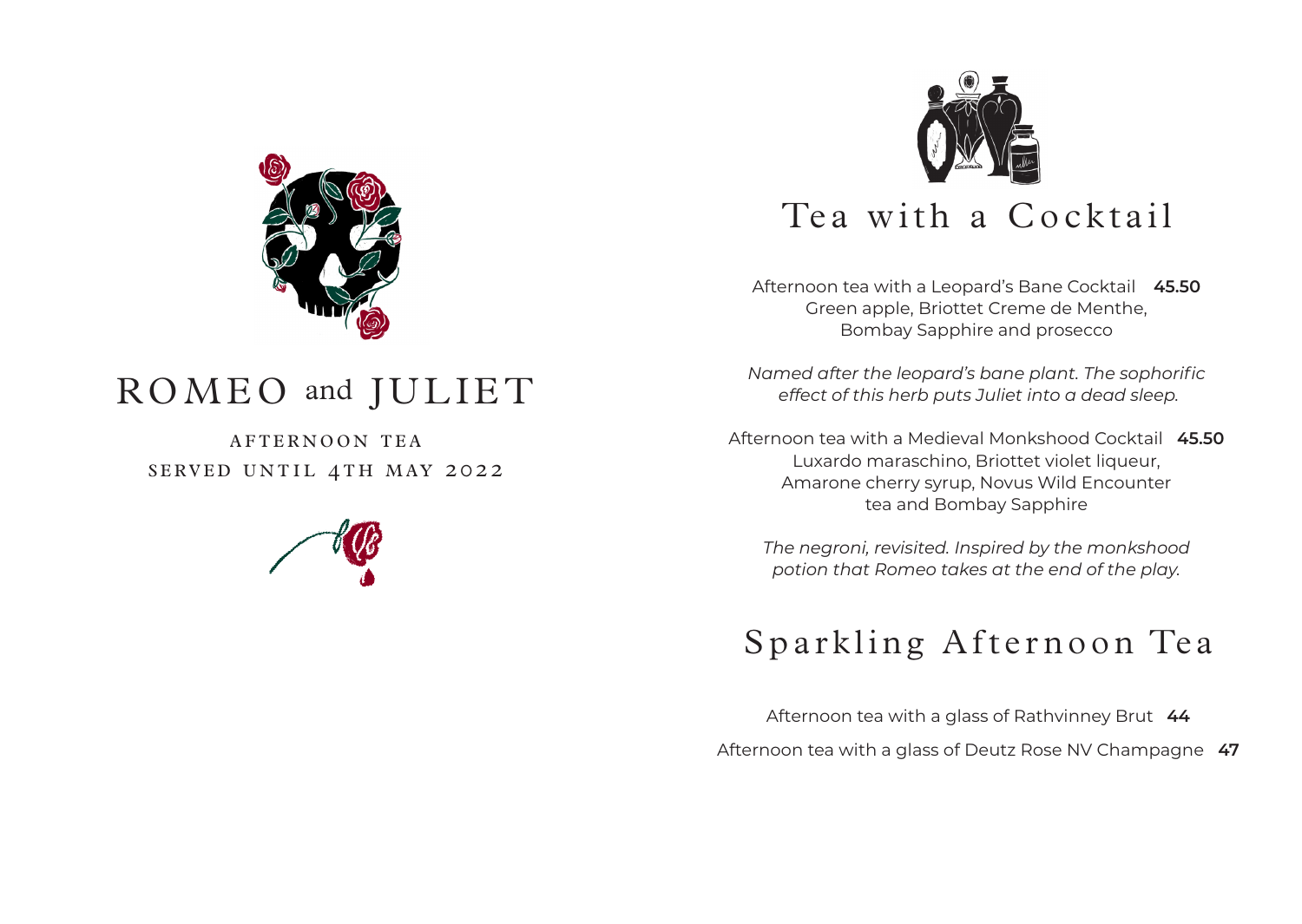### ROMEO and JULIET AFTERNOON TEA

### **SAVOURY**

Piccalilli and Honey Ham served in seeded navette Scottish Smoked Salmon and Dill Crème Fraiche served on farmhouse bread Clarence Court Egg and Truffle Mayonnaise, pea shoots served on white bread Neal's Yard Montgomery Cheddar and Roasted Squash Tartlet

### S CONEs

 $\overline{\mathbf{A}}$ 

Sultana and Orange Blossom Scones Clotted Devonshire Cream Darling Damson Jam

34.50 per person

**SWEET** 

A Rose By Any Other Name (gf) white chocolate mousse topped with a buttercream rose leaf, a rose and lychee pate de fruit

Montague versus Capulet chocolate brownie cake pop filled with salted caramel praline with speckled gold leaf

My True Love's Kiss (gf) red velvet and cream cheese filled macaroon sealed with a chocolate kiss

Wild Encounter (ve)(gf) wild encounter flavoured jelly topped with vanilla panna cotta and berry cremeux, poached rhubarb, blackberry and meringue

Such Sweet Sorrow lemon scented cupcake filled with lemon curd and zesty buttercream topped with a fondant iced Juliet

Please let us know if you have any dietary requirements or allergies. A discretionary 12.5% service charge will be added to your bill.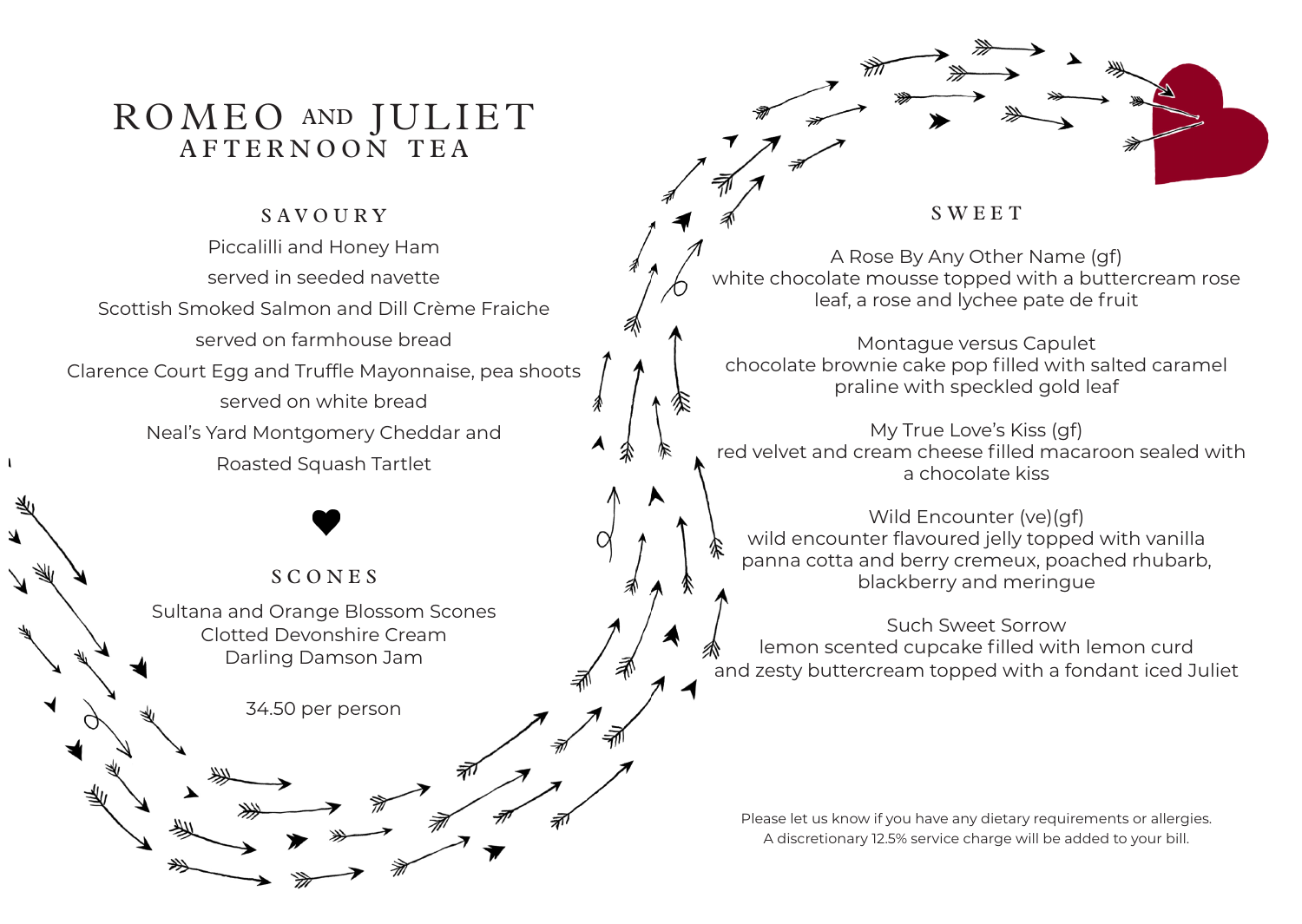## MR FALSTAFF'S AFTERNOON TEA

Pulled Irish Beef Burger Heritage Beetroot Crisps Baked Stilton Cheese Scone Gloucester Old Spot Sausage Roll Mini Curious Brew Battered Fish and Chips Welsh Rarebit Chocolate Brownie Cake Pop filled with salted caramel praline with speckled gold



Add a tankard of Curious IPA **40**

34.50 per person

Please note, we are unable to offer vegetarian or gluten free options as part of Mr Falstaff's afternoon tea. Please let us know if you have any dietary requirements or allergies. A discretionary 12.5% service charge will be

added to your bill.

## VEGETARIAN A F TERNOON TEA

### Savoury

Carrot "Salmon" & Vegan Cream Cheese served on white bread Curried Coronation Cauliflower "Chicken" served on white bread Beetroot Hummus and Sliced Beetroot served on brown bread Neal's Yard Montgomery Cheddar and Roasted Squash tartlet *refills available on request* 

#### **SWEET**

A Rose By Any Other Name (gf) white chocolate mousse topped with a buttercream rose leaf, a rose and lychee pate de fruit

Montague versus Capulet chocolate brownie cake pop filled with salted caramel praline with speckled gold leaf

My True Love's Kiss (gf) red velvet and cream cheese filled macaroon sealed with a chocolate kiss

Wild Encounter (ve)(gf) wild encounter flavoured jelly topped with vanilla panna cotta and berry cremeux, poached rhubarb, blackberry and meringue

Such Sweet Sorrow lemon scented cupcake filled with lemon curd and zesty buttercream topped with a fondant iced Juliet

34.50 per person